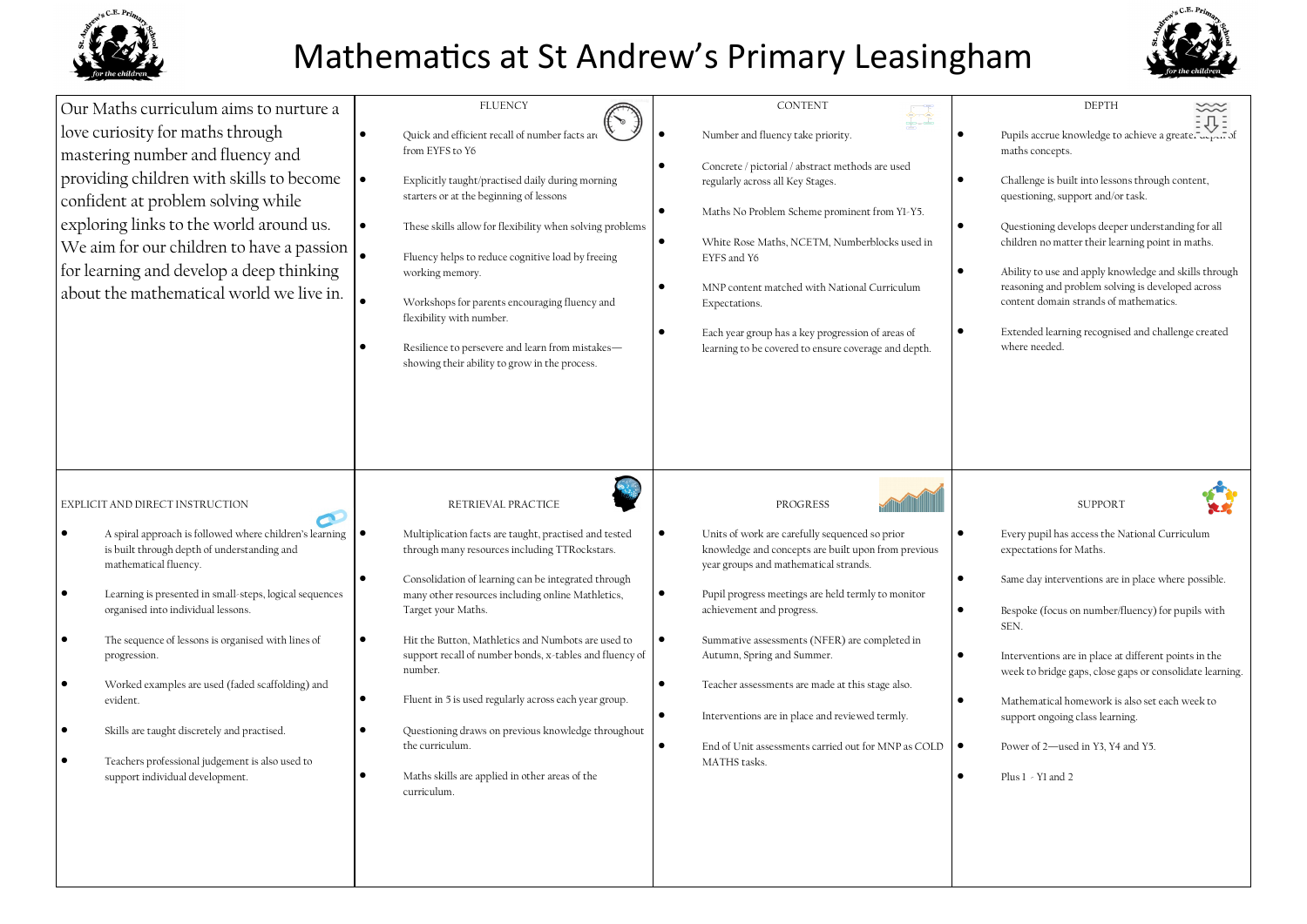### **Intent**

### **Implementation**

#### **Impact**

Our school's Mathematics curriculum is underpinned by the National Curriculum Programmes of Study defined by the Department for Education. Teaching and learning in Mathematics is predominantly done in discrete subject lessons. Mathematics equips children with a uniquely powerful set of tools to understand and change the world. These tools include logical reasoning, problemsolving skills, and the ability to think in abstract ways. The school places great emphasis on the child's acquisition of basic skills, especially the rapid recall of number bonds and times tables. The children are taught to think mathematically and to problem-solve from a number of different perspectives with a focus on understanding the mathematics behind the questions. We embrace a mastery approach to learning in Mathematics, ensuring that all pupils are confident and proficient in the planned knowledge and process knowledge (skills) before moving on to new content. Wherever possible, pupils thinking is challenged and they are encouraged to deepen their mathematical understanding. Our curriculum enables competent and confident mathematicians, who are able to reason.

Class teachers follow our curriculum progression documents, alongside Maths No Problem Progression (Y1-Y5) to underpin their planning and teaching, and carefully plan for an appropriate balance of pictorial and concrete resources, alongside abstract problems, to ensure that all pupils can progress within individual lessons, and across a sequence, using mastery approaches. Formative assessment practices identify any learning gaps within individual lessons to inform continuous feedback and next steps for pupils, allowing teachers to plan supplementary lessons where required. Teachers ensure there is sufficient time for regular, focussed rehearsal of core number facts that are essential to solving mathematical calculations and problems.

At St. Andrew's Primary, we aim to ensure that our pupils gain:

- Deep and sustainable learning in mathematics which they are able to apply to a range of contexts
- An ability to build on previous knowledge
- An ability to reason mathematically about a concept and make connections
- Sound procedural and conceptual understanding
- Fluency and flexibility in the fundamental of Mathematics
- An ability to solve complex problems by breaking them down into smaller steps and showing resilience